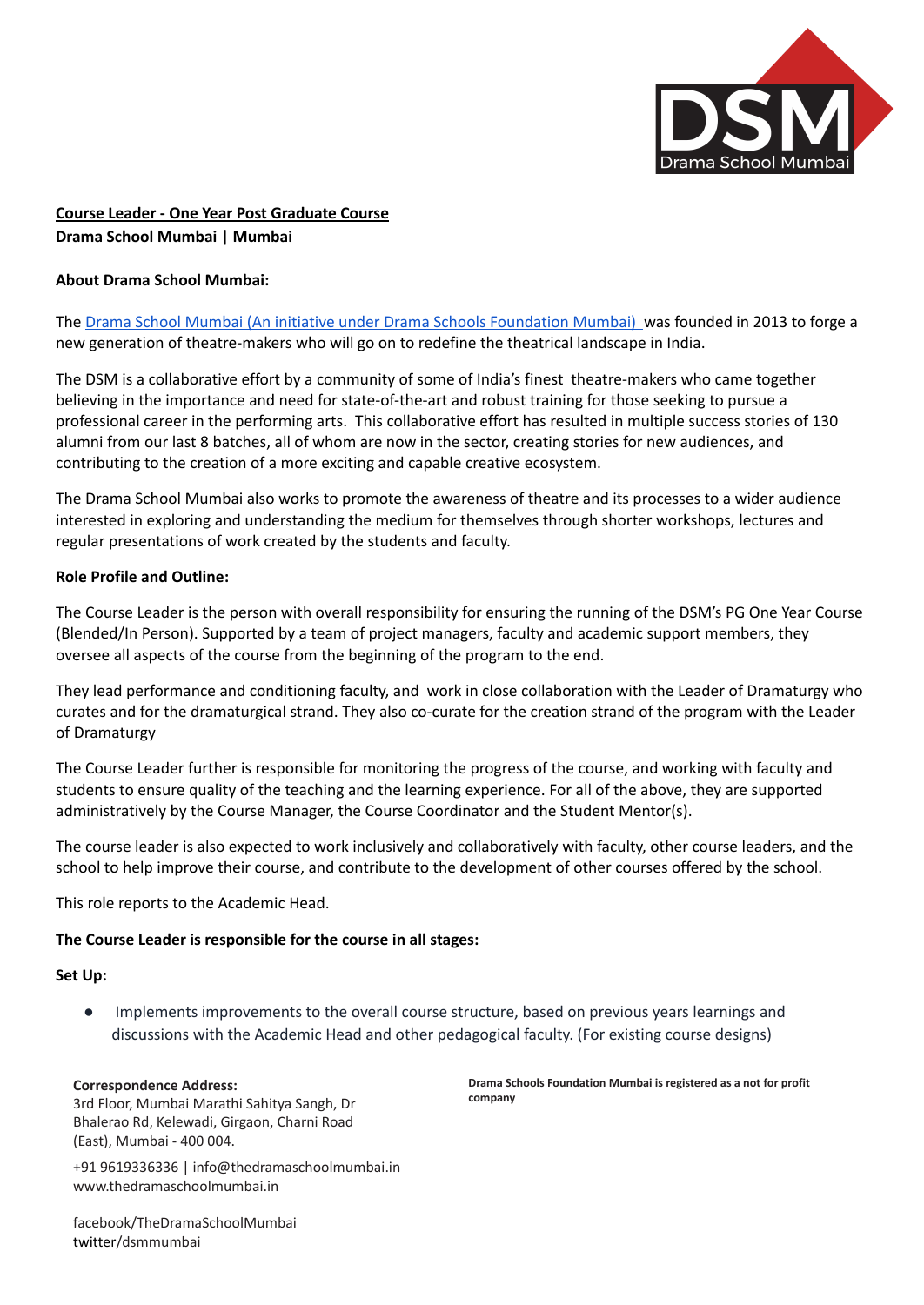

- Presents the final curriculum, prospectus and admission criteria for the course for approval by the Academic head.
- Works with the course manager to arrive at the overall course timetable, and structure from a scheduling and event point of view.
- Works with the course manager to ensure any and all changes to the course structure is achievable from a logistical and operational point of view.
- Identifies and curates all performance faculty and mentors for the course.
- With the support of the Leader of Dramaturgy to design, curate and set up all creation strands of the course.
- Briefs and supports all faculty in the creation of the lesson plans and strand trajectories of the course.
- Convenes, briefs and supports the audition panel in the selection of students for the program, makes improvement to the audition process where necessary.
- Supports all academic and pastoral care aspects of the student orientation program.

## **Running:**

- Observes and monitors faculty and student performance in classes.
- Where possible, and where suitable teaches during at least one unit of the course.
- Leads (and participates in) weekly course progress meetings with the academic lead team. Supports and observes individual faculty on a regular basis on the progress of their classes.
- Work closely with the Leader of Dramaturgy to ensure effective integration between the dramaturgy and performance strands.
- Leads faculty meetings to ensure all faculty are jointly reviewing curriculum progress and student progress.
- Works closely with the student mentor to evaluate course progress from the students point of view (via reflections and feedback to student mentor).
- Works with the curriculum documentation officer to ensure all documentation systems are serving the needs of the course.
- Conducts group sessions at specific intervals across the course to help the ensemble process their learning as a group.
- Conducts one-on-ones with students at fixed intervals during the course.
- Holds office hours to be available to students, staff, and faculty.
- Regularly attends Theatre Making Lab presentations and leads feedback sessions for them.
- Attends key student performance events and culminations.
- Attends Faculty DSM training and bigger meetings about the org.
- Works with the school on a case by case basis when notifications of unsatisfactory students performance are coming to your notice by administration/faculty such as regular lateness, absenteeism, lack of submissions, lack of progress, improvement in the work, to find solutions and support the student, while keeping the integrity of the course intact.

#### **Correspondence Address:**

3rd Floor, Mumbai Marathi Sahitya Sangh, Dr Bhalerao Rd, Kelewadi, Girgaon, Charni Road (East), Mumbai - 400 004.

+91 9619336336 | [info@thedramaschoolmumbai.in](mailto:info@thedramaschoolmumbai.in) [www.thedramaschoolmumbai.in](http://www.thedramaschoolmumbai.in/)

**Drama Schools Foundation Mumbai is registered as a not for profit company**

facebook/TheDramaSchoolMumbai twitter/dsmmumbai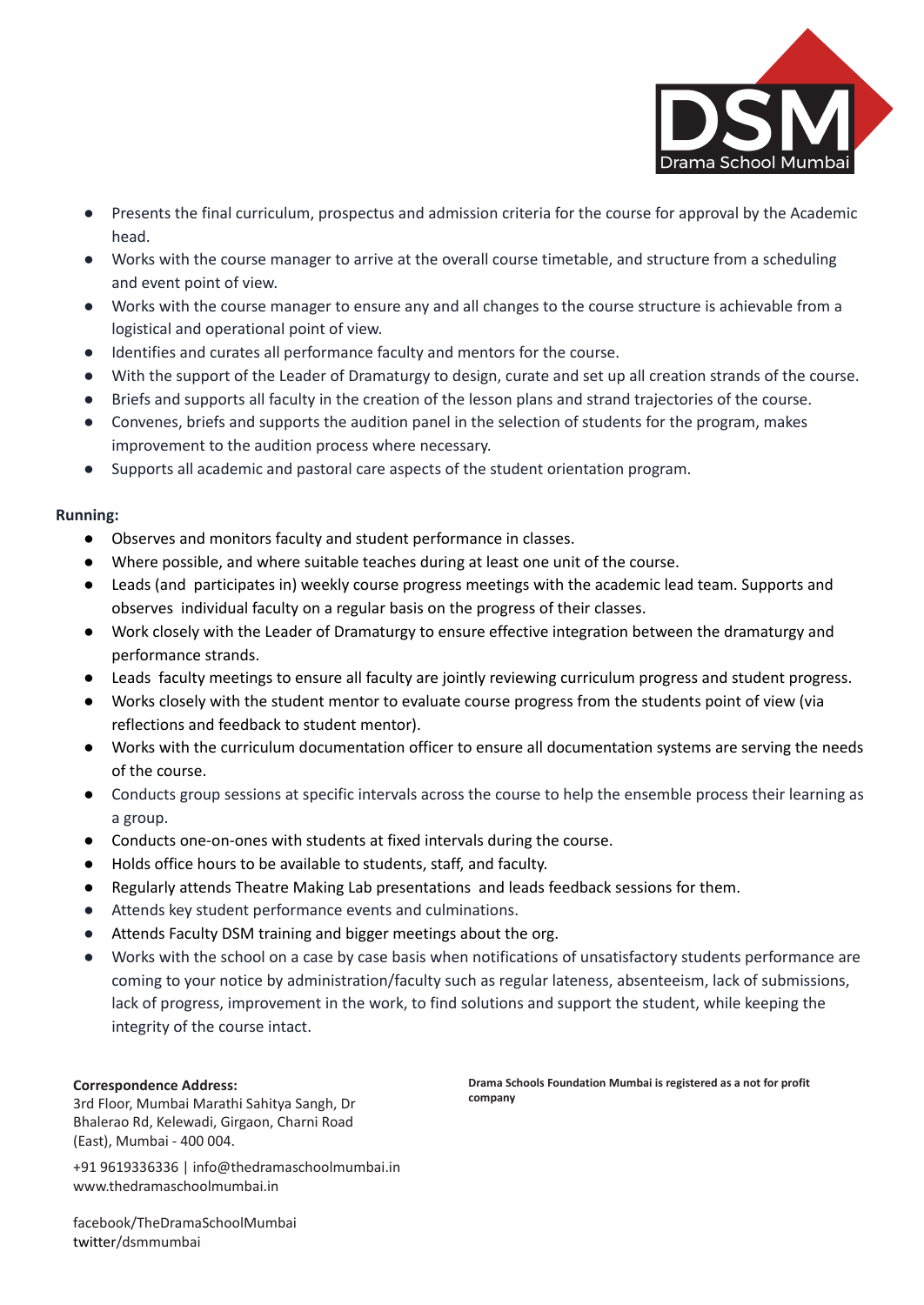

- On disciplinary matters, is present and contributes at any meetings by the school to determine what actions need to be taken in any cases that require attention.
- Makes inputs to the design based on the running of the course.

### **Review:**

- Participates in review sessions with all stakeholders for improvements to the course design for subsequent iterations of the course.
- Works with new incoming course leaders to implement design changes for subsequent iterations of the course.

## **Contribution to the school in other areas:**

- Makes themselves available to support any marketing, outreach and advocacy work by the school from time to time.
- Speaks at public events on behalf of the school and its programmes.
- Works with the school to identify and build a strong pool of qualified faculty to teach at the school.

### **Key Requirements:**

- Have formal performance / theatre-making training.
- Be approachable and accessible to the faculty and students.
- Good interpersonal skills, strong socio-emotional awareness.
- Be a strong and clear communicator.
- Past experience in mentorship, coaching, counselling.
- Able to hold space and facilitate dialogue.
- Have extensive experience in teaching modules.
- Have experience in working collaboratively with other theatre-trainers in a teaching context.
- Be open and comfortable with learning to use and operate academic management systems and documentation processes.

#### **Reporting to:**

You will report to the Academic Head or anyone designated by him/her.

## **Type of Employment:**

#### **Correspondence Address:**

3rd Floor, Mumbai Marathi Sahitya Sangh, Dr Bhalerao Rd, Kelewadi, Girgaon, Charni Road (East), Mumbai - 400 004.

+91 9619336336 | [info@thedramaschoolmumbai.in](mailto:info@thedramaschoolmumbai.in) [www.thedramaschoolmumbai.in](http://www.thedramaschoolmumbai.in/)

facebook/TheDramaSchoolMumbai twitter/dsmmumbai

**Drama Schools Foundation Mumbai is registered as a not for profit company**